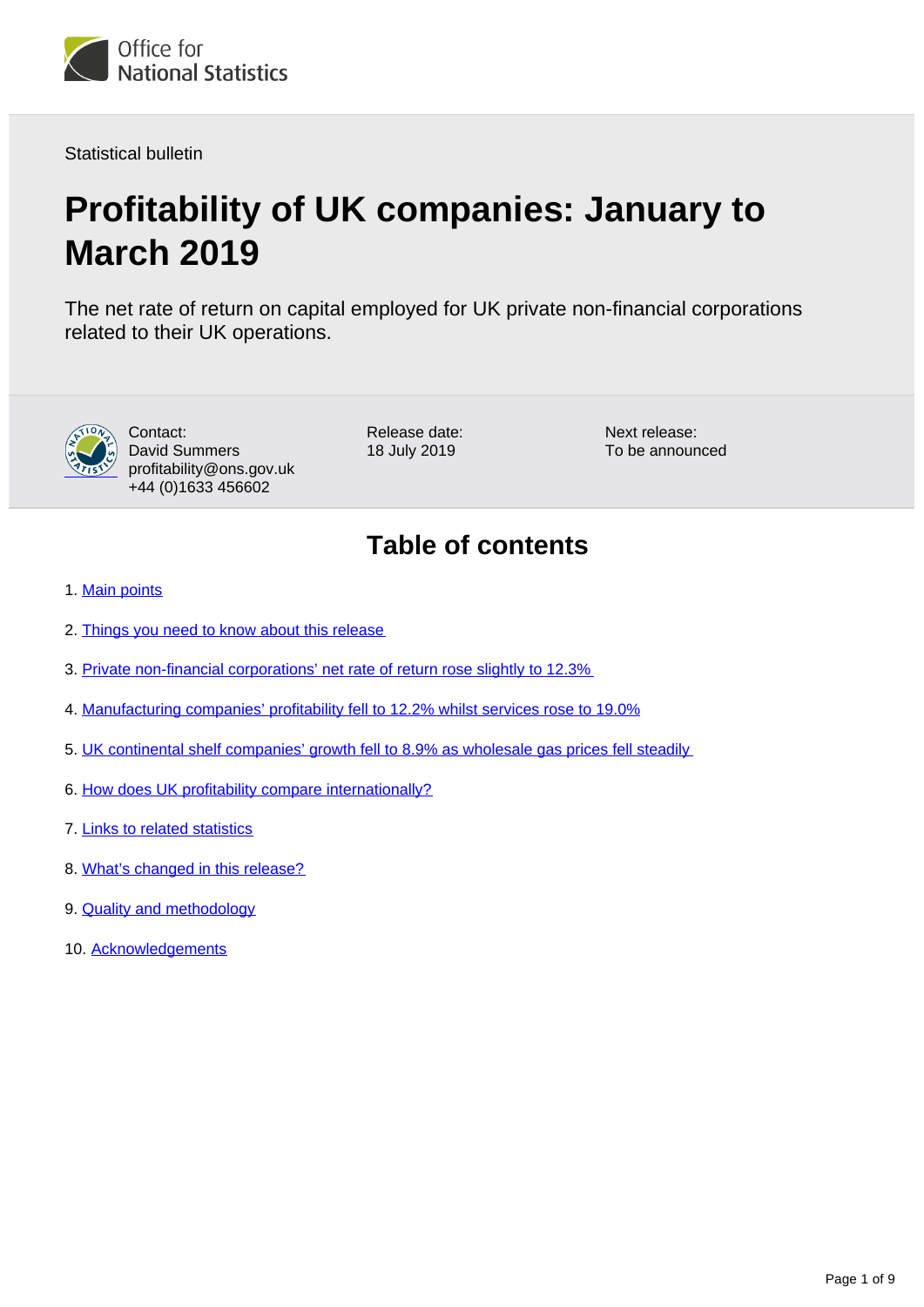## <span id="page-1-0"></span>**1 . Main points**

- The net rate of return for private non-financial corporations' (PNFCs) was 12.3% in Quarter 1 (Jan to Mar) 2019, slightly up from the estimate of 12.2% for Quarter 4 (Oct to Dec) 2018.
- The net rate of return for manufacturing companies fell to 12.2% in Quarter 1 2019, down 2.1 percentage points from the previous quarter's net rate of return of 14.3%.
- Services companies' net rate of return was 19.0% in Quarter 1 2019, an increase of 1.2 percentage points from the estimate of 17.8% in Quarter 4 2018.
- UK continental shelf (UKCS) companies' net rate of return was 8.9% in Quarter 1 2019, down from the estimate of 13.1% in Quarter 4 2018.

## <span id="page-1-1"></span>**2 . Things you need to know about this release**

This bulletin provides estimates of the profitability of UK-based private non-financial corporations (PNFCs). PNFCs comprise UK continental shelf (UKCS) companies and other non-financial UK (non-UKCS) companies. Non-UKCS companies are further split into manufacturing companies, companies providing non-financial services and other industries (including construction, electricity and gas supply, agriculture, mining and quarrying).

UKCS companies engage in oil and natural gas exploration or extraction. This only includes companies operating on the UK continental shelf – the area where the UK claims mineral rights beyond the territorial waters. Owing to the nature of the industry, UKCS companies tend to be very capital-intensive and so require high levels of capital investment to operate. They also report high levels of depreciation of their fixed assets. For these reasons, the net rate of return for UKCS companies is not directly comparable with those for other sectors.

No revisions to the net rates of return for PNFCs for previous quarters have been made and this is consistent with the [GDP quarterly national accounts](https://www.ons.gov.uk/economy/grossdomesticproductgdp/bulletins/quarterlynationalaccounts/januarytomarch2019) and [Quarterly sector accounts](https://www.ons.gov.uk/economy/nationalaccounts/uksectoraccounts/bulletins/quarterlysectoraccounts/januarytomarch2019) published on 28 June 2019.

### **How do we measure profitability?**

Net rate of return is used as the measurement of company profitability throughout this bulletin, except in the international comparisons section. The rate of return is calculated as the economic gain (profit) shown as a percentage of the capital used in production. 'Net' refers to the rate of return after having accounted for the current value of capital consumed and capital stocks. Capital consumed refers to the decline in the current value in the stock of fixed assets (for example, due to depreciation). Gross rates of return are available in the [dataset](https://www.ons.gov.uk/economy/nationalaccounts/uksectoraccounts/datasets/profitabilityofukcompaniesreferencetable) with this release.

## <span id="page-1-2"></span>**3 . Private non-financial corporations' net rate of return rose slightly to 12.3%**

The net rate of return for private non-financial corporations (PNFCs) rose slightly to 12.3% in Quarter 1 (Jan to Mar) 2019 from the estimate of 12.2% in Quarter 4 (Oct to Dec) 2018 (Figure 1).

A rise in the seasonally adjusted [gross operating surplus](https://ec.europa.eu/eurostat/statistics-explained/index.php/Glossary:Gross_operating_surplus_(GOS)_-_NA) has been offset by a rise in the gross capital employed leading to a minimal gain in the rate of return.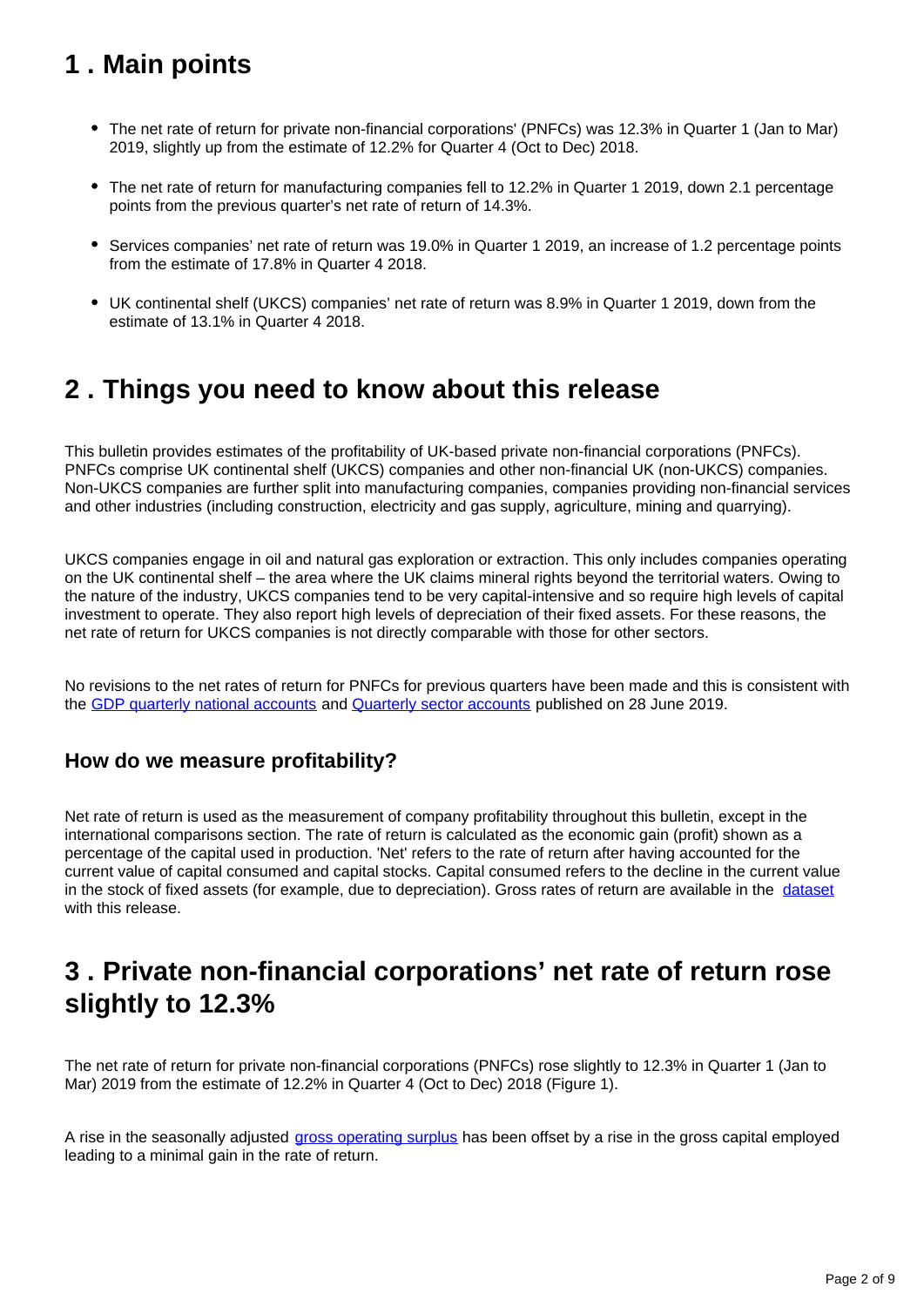The very small change in profitability is reflected in **Ernst and Young's report** where UK-quoted companies issued 89 profit warnings for Quarter 1 2019 compared with 88 issued profit warnings in Quarter 4 2018. The sectors issuing the most profit warnings in Quarter 1 were general retailers (12) followed by financial services (10).

Of the companies who issued a profit warning, 35% reported the reason as sales short of forecasts, which is the same as the previous quarter, whilst 20% reported delayed or discontinued contracts. Ernst & Young reported that 10% cited EU exit as a reason for their profit warning.

### **Figure 1: Quarterly net rate of return has generally been stable for the past two years**

**Net rate of return of UK private non-financial corporations, Quarter 1 (Jan to Mar) 2009 to Quarter 1 (Jan to Mar) 2019**

### Figure 1: Quarterly net rate of return has generally been stable for the past two years

Net rate of return of UK private non-financial corporations, Quarter 1 (Jan to Mar) 2009 to Quarter 1 (Jan to Mar) 2019



**Source: Office for National Statistics - Quarterly Operating Profits Survey**

**Notes:**

1. Q1 refers to Quarter 1 (Jan to Mar), Q2 refers to Quarter 2 (Apr to June), Q3 refers to Quarter 3 (July to Sept) and Q4 refers to Quarter 4 (Oct to Dec).

## <span id="page-2-0"></span>**4 . Manufacturing companies' profitability fell to 12.2% whilst services rose to 19.0%**

### **Manufacturing companies**

In Quarter 1 (Jan to Mar) 2019, the net rate of return for manufacturing companies fell to 12.2% from the estimate of 14.3% in Quarter 4 (Oct to Dec) 2018 (Figure 2). This was caused primarily by a larger than usual fall in profitability by the food products, beverage and tobacco sector.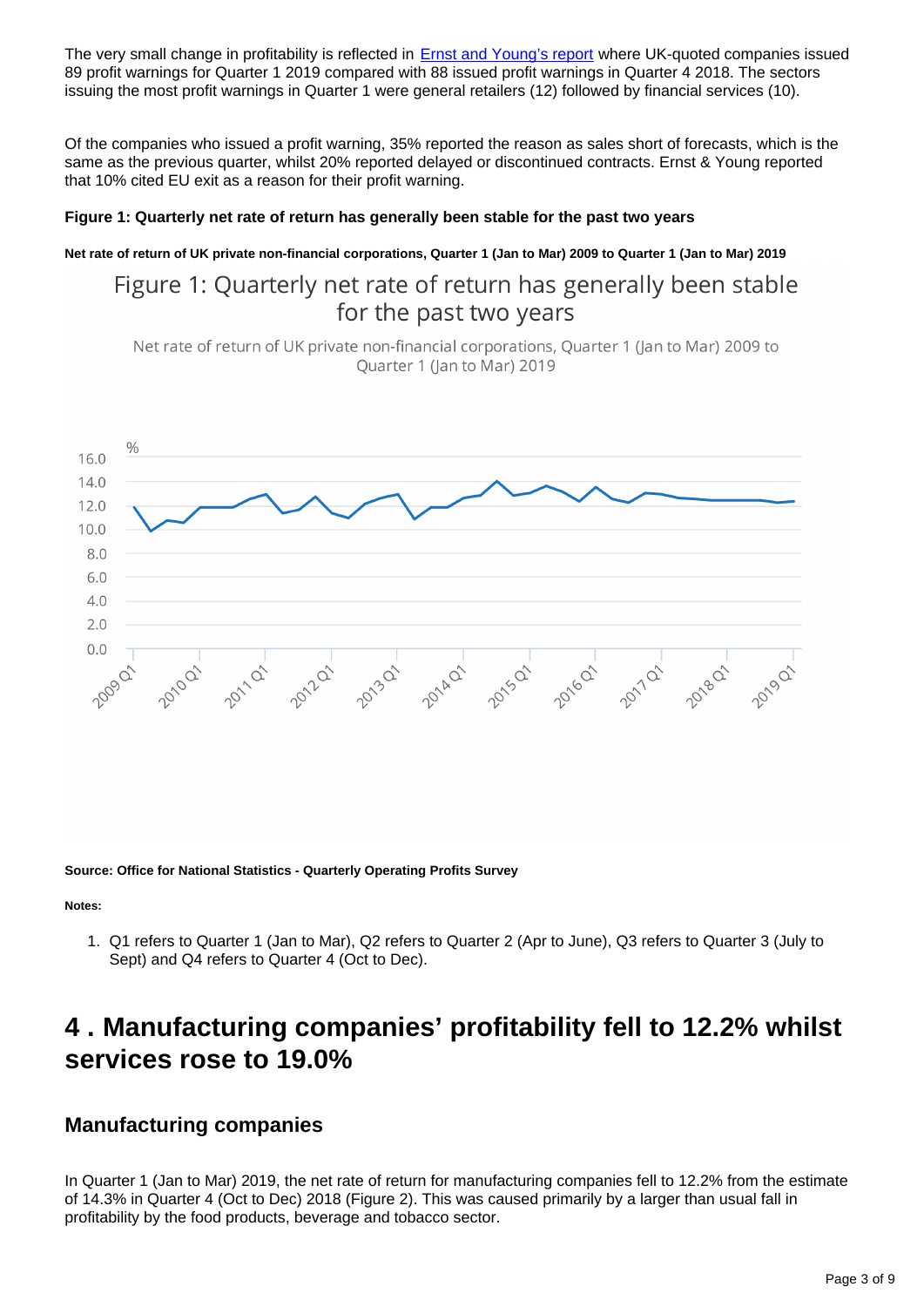The [Bank of England summary](https://www.bankofengland.co.uk/agents-summary/2019/2019-q1) reports that growth in domestic manufacturing output slowed and weaker demand from Europe and China weighed on growth in export of manufactured goods.

The [British Chambers of Commerce \(BCC\) Quarter 1 2019 economic survey](https://www.britishchambers.org.uk/news/2019/04/bcc-quarterly-economic-survey-q1-2019-business-hits-the-brakes) indicates the manufacturing sector continues to struggle amid tougher global and domestic trading conditions. The balance of businesses confident that turnover and profitability will increase in the next 12 months is at its weakest since Quarter 4 2011.

### **Services companies**

The net rate of return for services companies in Quarter 1 2019 increased to 19.0% from an estimate in Quarter 4 of 17.8% (Figure 2). This is the largest quarterly percentage increase since Quarter 4 2016. The sub-sectors causing this were real estate activities, professional, scientific and technical activities, and administrative and support service activities.

The [GDP monthly estimate: March 2019](https://www.ons.gov.uk/economy/grossdomesticproductgdp/bulletins/gdpmonthlyestimateuk/march2019) reports that the services industry grew by 0.3% in Quarter 1 2019. The main contributors to this were retail trade and the information and communication sub-sector.

The [Index of Services: March 2019](https://www.ons.gov.uk/economy/economicoutputandproductivity/output/bulletins/indexofservices/march2019) also reported that the services output increased by 0.3% in Quarter 1 2019. The main contributor was the wholesale, retail and motor trade industry.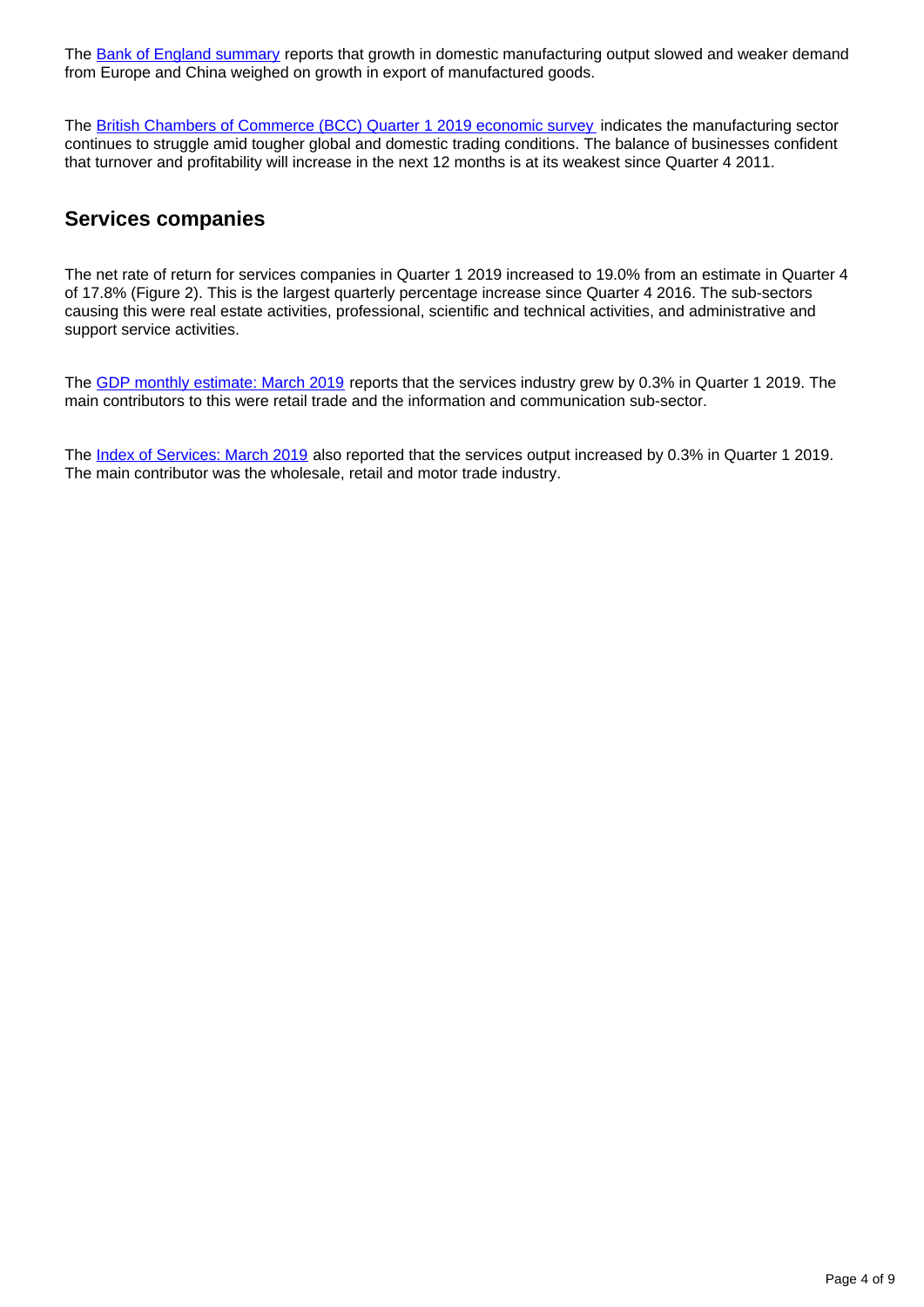Conversely, the **[British Chambers of Commerce \(BCC\) Quarter 1 2019 economic survey](https://www.britishchambers.org.uk/news/2019/04/bcc-quarterly-economic-survey-q1-2019-business-hits-the-brakes)** reports that the balance of businesses confident that profitability will improve over the next year fell from positive 28 to positive 19, the weakest since Quarter 3 (July to Sept) 2016.

### **Figure 2: There is divergence between manufacturing and services companies in Quarter 1 2019**

**Net rate of return of UK non-continental shelf companies split by manufacturing and services, Quarter 1 (Jan to Mar) 2009 to Quarter 1 (Jan to Mar) 2019**

Figure 2: There is divergence between manufacturing and services companies in Quarter 1 2019

Net rate of return of UK non-continental shelf companies split by manufacturing and services, Quarter 1 (Jan to Mar) 2009 to Quarter 1 (Jan to Mar) 2019



#### **Source: Office for National Statistics - Quarterly Operating Profits Survey**

#### **Notes:**

1. Q1 refers to Quarter 1 (Jan to Mar), Q2 refers to Quarter 2 (Apr to June), Q3 refers to Quarter 3 (July to Sept) and Q4 refers to Quarter 4 (Oct to Dec).

## <span id="page-4-0"></span>**5 . UK continental shelf companies' growth fell to 8.9% as wholesale gas prices fell steadily**

The estimated net rate of return for UK continental shelf (UKCS) companies in Quarter 1 (Jan to Mar) 2019 was 8.9% (Figure 3). This was down 4.2 percentage points from the estimate of 13.1% in Quarter 4 (Oct to Dec) 2018. This is similar to the previous quarter, when the growth fell by 4.3 percentage points.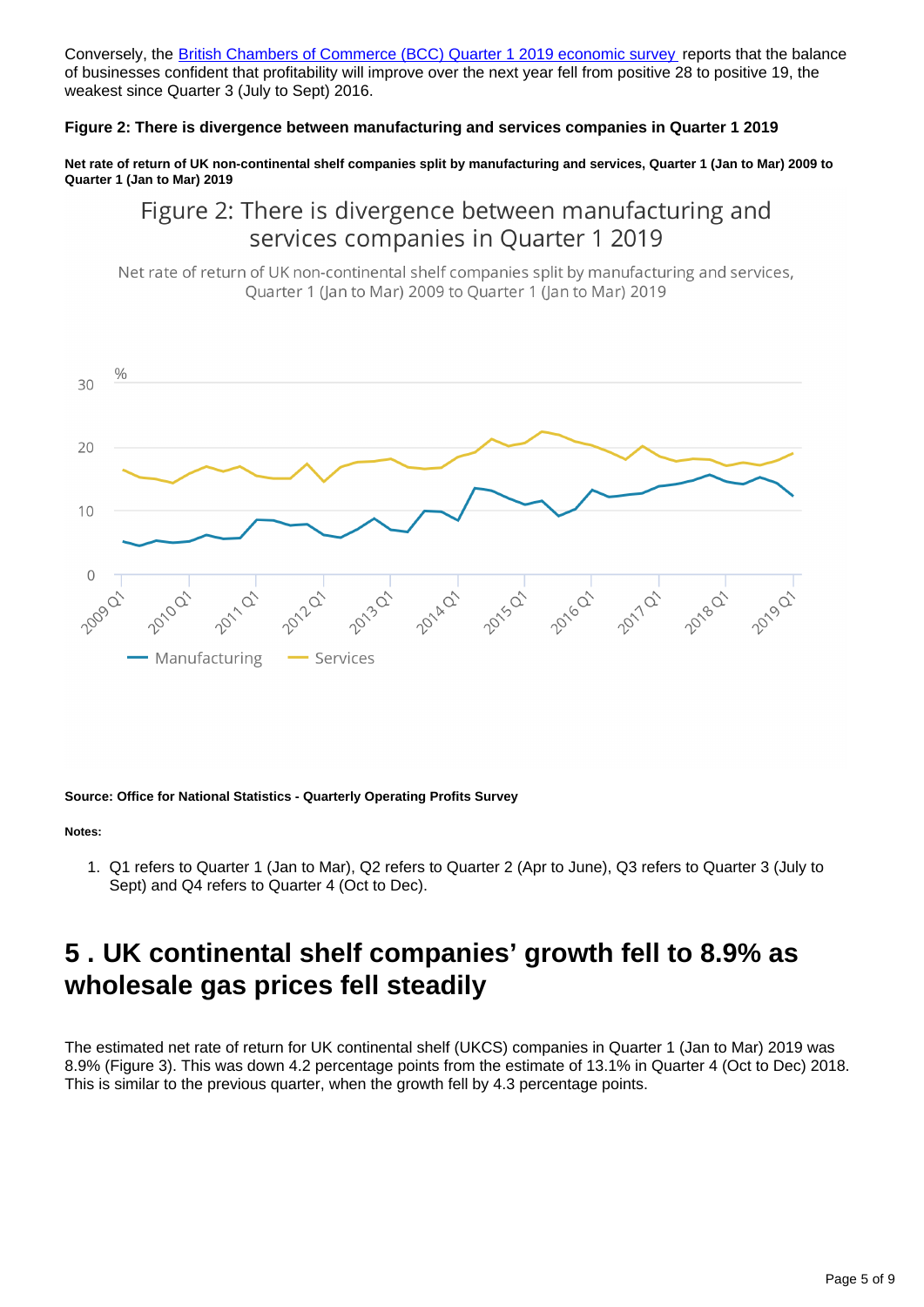Wholesale gas prices fell steadily through the quarter driving the profitability down. This trend is continuing as reported by [Reuters](https://uk.reuters.com/article/uk-britain-gas-prices/sustained-low-british-gas-prices-point-to-price-cap-reduction-idUKKCN1S61XW) which states that since January 2019, wholesale gas prices have fallen by around 40%.

#### **Figure 3: UK continental shelf companies' profitability fell for the second consecutive quarter**

**Net rate of return of UK continental shelf (UKCS) companies, Quarter 1 (Jan to Mar) 2009 to Quarter 1 (Jan to Mar) 2019**

### Figure 3: UK continental shelf companies' profitability fell for the second consecutive quarter

Net rate of return of UK continental shelf (UKCS) companies, Quarter 1 (Jan to Mar) 2009 to Ouarter 1 (lan to Mar) 2019



**Source: Office for National Statistics - Quarterly Operating Profits Survey**

#### **Notes:**

1. Q1 refers to Quarter 1 (Jan to Mar), Q2 refers to Quarter 2 (Apr to June), Q3 refers to Quarter 3 (July to Sept) and Q4 refers to Quarter 4 (Oct to Dec).

## <span id="page-5-0"></span>**6 . How does UK profitability compare internationally?**

Profitability is a relative measure of profit and how it was created. This bulletin shows the rate of return on capital employed. Unfortunately, other countries use a range of different measures, making international comparisons difficult.

It is possible to compare the aggregated national profit share, defined as gross operating surplus (GOS) plus mixed income (income made by the self-employed and other non-incorporated businesses) divided by gross value added (GVA) on a [European System of Accounts 2010: ESA 2010 \(PDF, 6.4MB\)](http://ec.europa.eu/eurostat/documents/3859598/5925693/KS-02-13-269-EN.PDF/44cd9d01-bc64-40e5-bd40-d17df0c69334) basis. GVA is the difference between the cost of inputs (whether capital or labour) and the cost of the output. The difference in the cost is due to the value added using labour and capital. GOS is the income earned from capital. The national profit-share measure includes the activity of other profit-making sectors, such as financial corporations and public corporations, whilst the rest of this bulletin refers to the activities of private non-financial corporations only.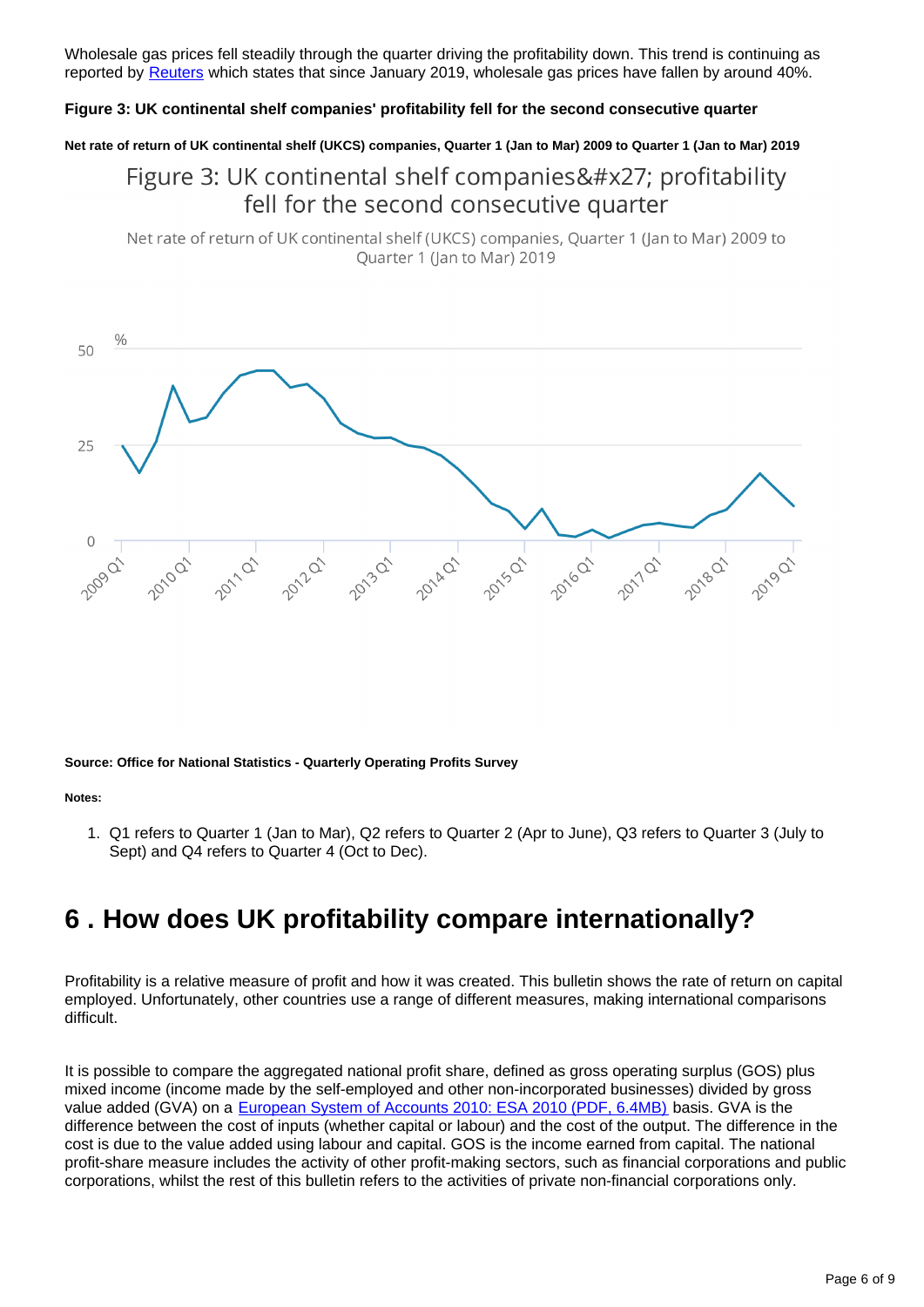International data on an ESA 2010 basis are only available at the aggregate national level, shown for selected countries (Figure 4).

### **Figure 4: UK's national profit share fell for the second consecutive year**

#### **National profit share for selected countries, 1997 to 2018**

### Figure 4: UK's national profit share fell for the second consecutive year



National profit share for selected countries, 1997 to 2018

#### **Source: Office for National Statistics - Quarterly Operating Profits Survey, Eurostat**

#### **Notes:**

1. Calendar years are used for Figure 4.

All four countries experienced a decline in national profit share for 2018 and for the UK, Germany and France this was a second consecutive annual decrease. Germany saw the largest percentage fall in 2018, down 0.7%. For the UK, Germany and France the decline coincided with a period of slower growth in 2018, when their respective growth domestic product grew at a lower rate than that experienced by the European Union as a whole. (Source: [Eurostat Tables\)](https://ec.europa.eu/eurostat/tgm/table.do?tab=table&init=1&language=en&pcode=tec00115&plugin=1).

## <span id="page-6-0"></span>**7 . Links to related statistics**

The gross operating surplus (GOS) of private non-financial corporations is a component of the income approach to measuring gross domestic product (GDP). GOS consists of gross trading profits, plus income from rental of buildings, less inventory holding gains (changes in inventory value caused by price). See the **Quarterly national** [accounts](https://www.ons.gov.uk/economy/grossdomesticproductgdp/bulletins/quarterlynationalaccounts/previousReleases) for a detailed breakdown of the components of GDP, as well as main sector accounts aggregates.

The [Quarterly sector accounts](https://www.ons.gov.uk/economy/nationalaccounts/uksectoraccounts/bulletins/quarterlysectoraccounts/previousReleases) includes estimates of national production, income and expenditure, UK Sector Accounts and the UK Balance of Payments.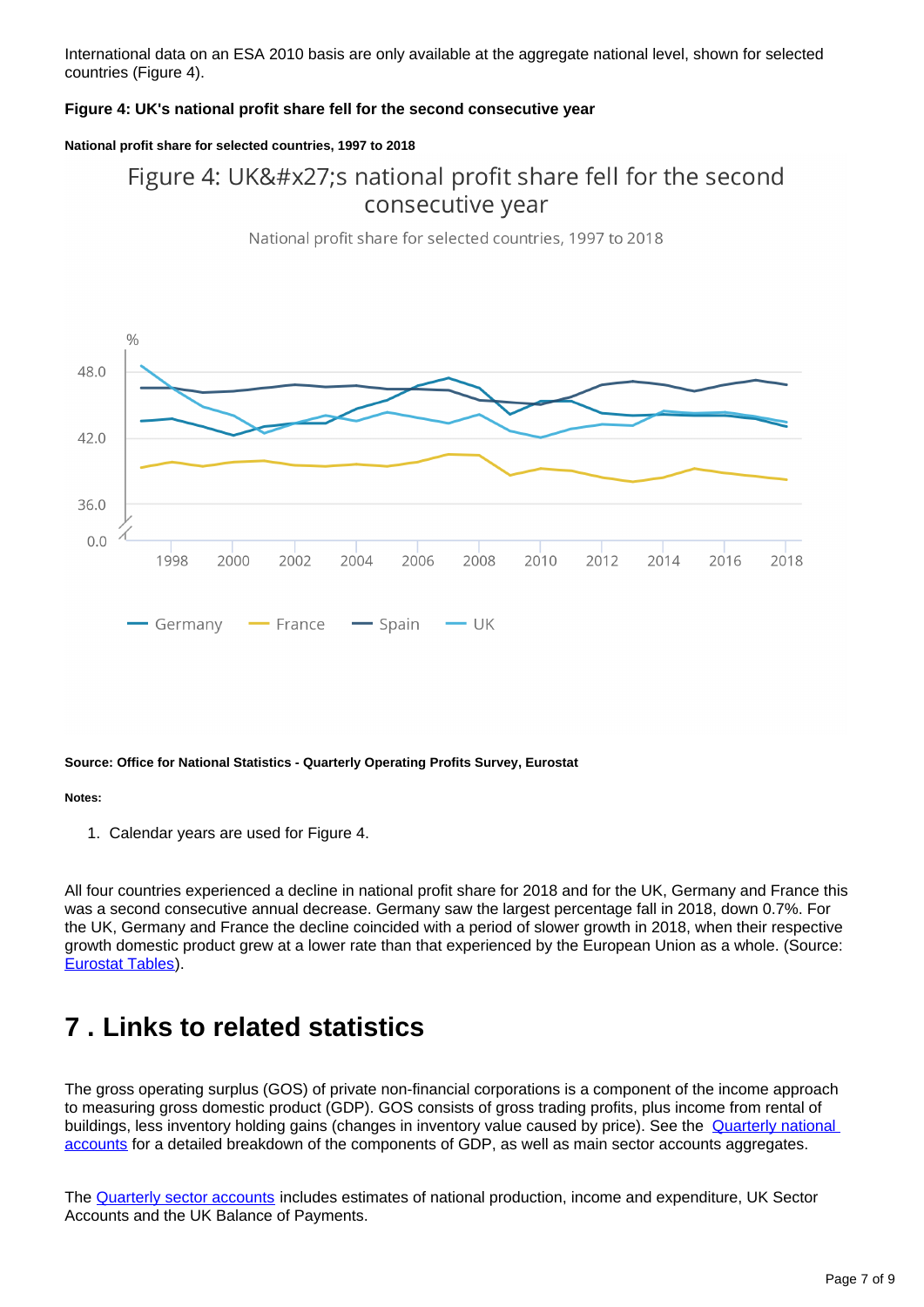## <span id="page-7-0"></span>**8 . What's changed in this release?**

No revisions to the net rates of return for private non-financial corporations have been made to previous quarters. This is consistent with the [quarterly national accounts for Quarter 1 \(Jan to Mar\) 2019](https://www.ons.gov.uk/economy/grossdomesticproductgdp/bulletins/quarterlynationalaccounts/januarytomarch2019), published on 28 June 2019.

The estimates quoted in this international comparison section are the latest available estimates published by the respective bodies (referenced) at the time of preparation of this statistical bulletin and may subsequently have been revised. The data are sourced from Eurostat.

We welcome any feedback and are particularly interested in knowing how you use the data to inform your work. Contact us via email at profitability@ons.gov.uk or telephone David Summers on +44 (0)1633 456602.

## <span id="page-7-1"></span>**9 . Quality and methodology**

The Profitability of UK companies statistical bulletin reports the estimates for net rate of return on capital employed for UK private non-financial corporations related to their UK operations.

The [Profitability of UK companies](https://www.ons.gov.uk/economy/nationalaccounts/uksectoraccounts/methodologies/profitabilityofukcompaniesqmi) and [Quarterly Operating Profits Survey](https://www.ons.gov.uk/economy/nationalaccounts/uksectoraccounts/qmis/quarterlyoperatingprofitssurvey) Quality and Methodology Information reports contain important information on:

- the strengths and limitations of the data and how they compare with related data
- uses and users of the data
- how the output was created
- the quality of the output including the accuracy of the data

### **Revisions**

No revisions have been made to previous quarters.

For more information, please refer to [revisions to economic statistics](http://www.ons.gov.uk/methodology/methodologytopicsandstatisticalconcepts/revisions/revisionspoliciesforeconomicstatistics), which brings together our work on revisions analysis, links to relevant documentation and revisions policies.

The estimates quoted in this international comparison section are the latest available estimates published by the respective bodies (referenced) at the time of preparation of this statistical bulletin and may subsequently have been revised. The data are sourced from **[Eurostat](http://ec.europa.eu/eurostat/data/database)**.

### **Perpetual inventory method**

Underlying estimates of capital stock and capital consumption are produced using the perpetual inventory method. Further details are available in the [Capital stocks and capital consumption QMI.](https://www.ons.gov.uk/economy/nationalaccounts/uksectoraccounts/methodologies/capitalstocksandcapitalconsumptionqmi)